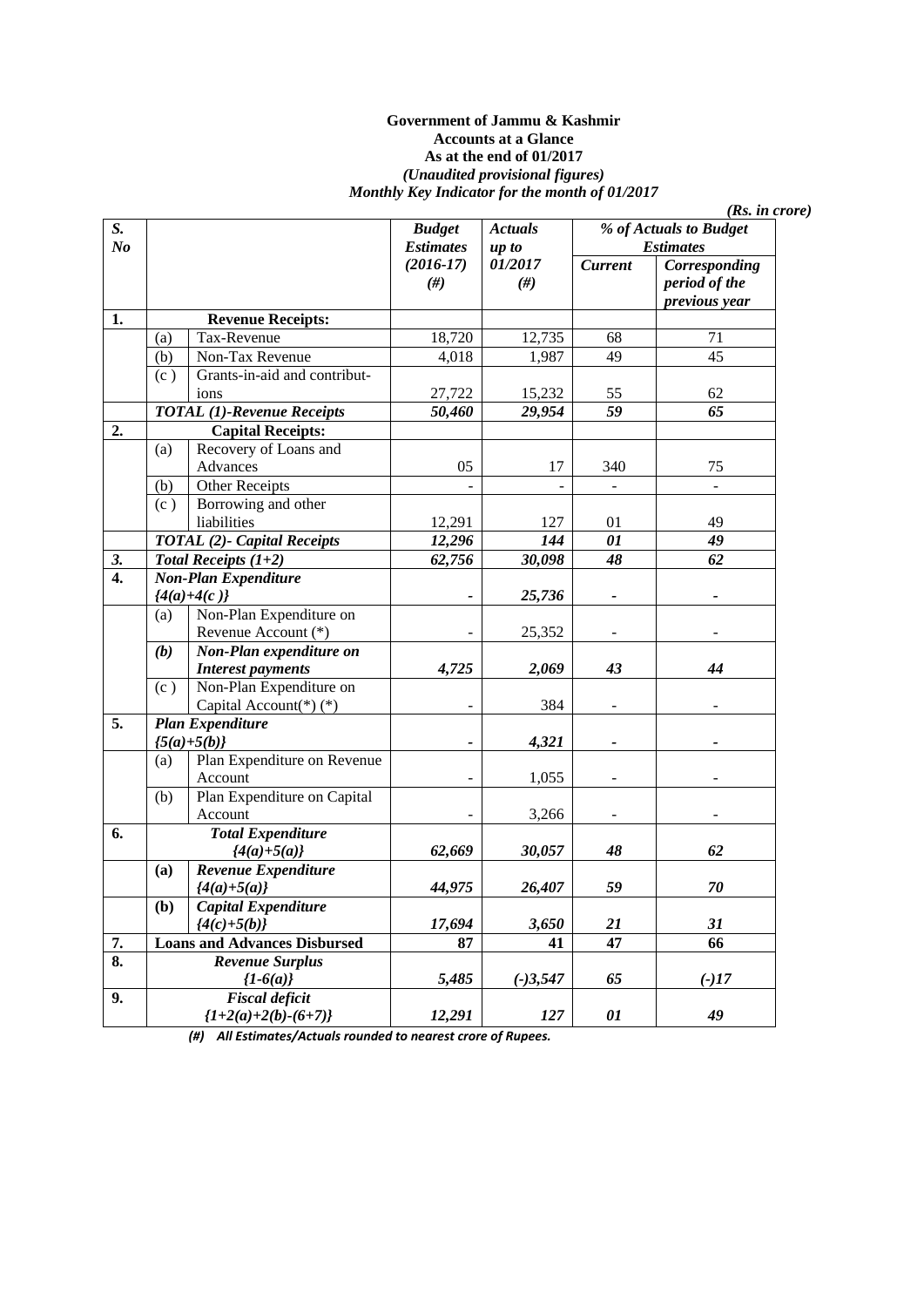### (Format of Progressive Figures)

## T A X R E V E N U E

(Rs. in crore)

| <b>Month</b> | 2016-17        |                |                | 2015-16     |
|--------------|----------------|----------------|----------------|-------------|
|              | Monthly $(\#)$ | Progressive(#) | <b>Monthly</b> | Progressive |
| April        | 1,109          | 1,109          | 942            | 942         |
| May          | 1,036          | 2,145          | 345            | 1287        |
| June         | 1,009          | 3,154          | 2023           | 3310        |
| July         | 1,465          | 4,619          | 1606           | 4916        |
| August       | 383            | 5,002          | 356            | 5272        |
| September    | 1,612          | 6,614          | 58             | 5330        |
| October      | 1,676          | 8,290          | 2530           | 7860        |
| November     | 1,141          | 9,431          | 985            | 8845        |
| December     | 914            | 10,345         | 1518           | 10363       |
| January      | 2,390          | 12,735         | 1080           | 11443       |
| February     |                |                | 1523           | 12966       |
| March        |                |                | 1117           | 14083       |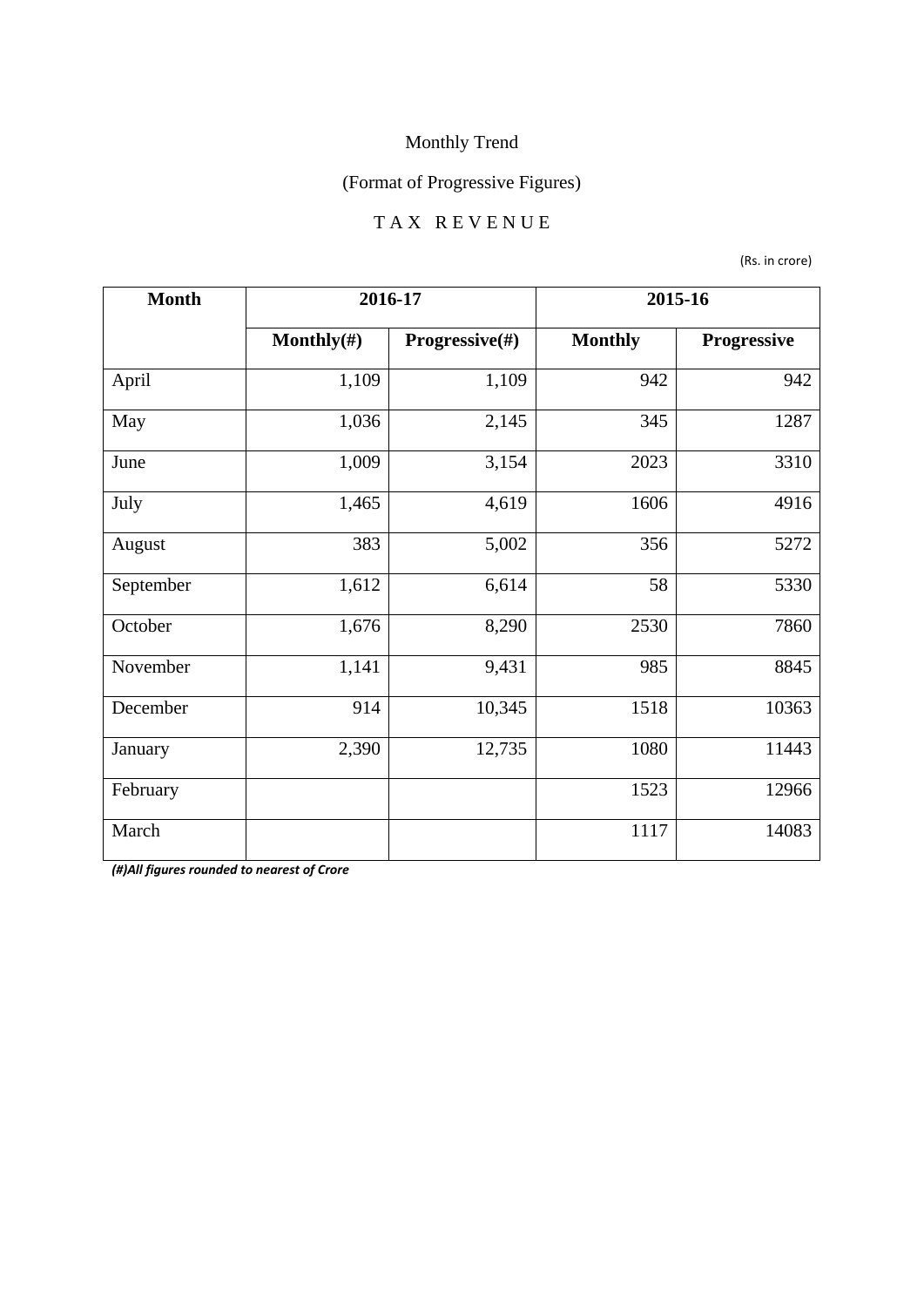## (Format of Progressive Figures)

#### N O N-T A X R E V E N U E

(Rs. in crore)

| <b>Month</b> | 2016-17        |                | 2015-16        |             |
|--------------|----------------|----------------|----------------|-------------|
|              | Monthly $(\#)$ | Progressive(#) | <b>Monthly</b> | Progressive |
| April        | 95             | 95             | 108            | 108         |
| May          | 120            | 215            | 125            | 233         |
| June         | 115            | 330            | 135            | 368         |
| July         | 182            | 512            | 161            | 529         |
| August       | 100            | 612            | 161            | 690         |
| September    | 118            | 730            | 112            | 802         |
| October      | 139            | 869            | 265            | 1067        |
| November     | 708            | 1,577          | 161            | 1228        |
| December     | 216            | 1,793          | 182            | 1410        |
| January      | 194            | 1,987          | 185            | 1595        |
| February     |                |                | 189            | 1784        |
| March        |                |                | 361            | 2145        |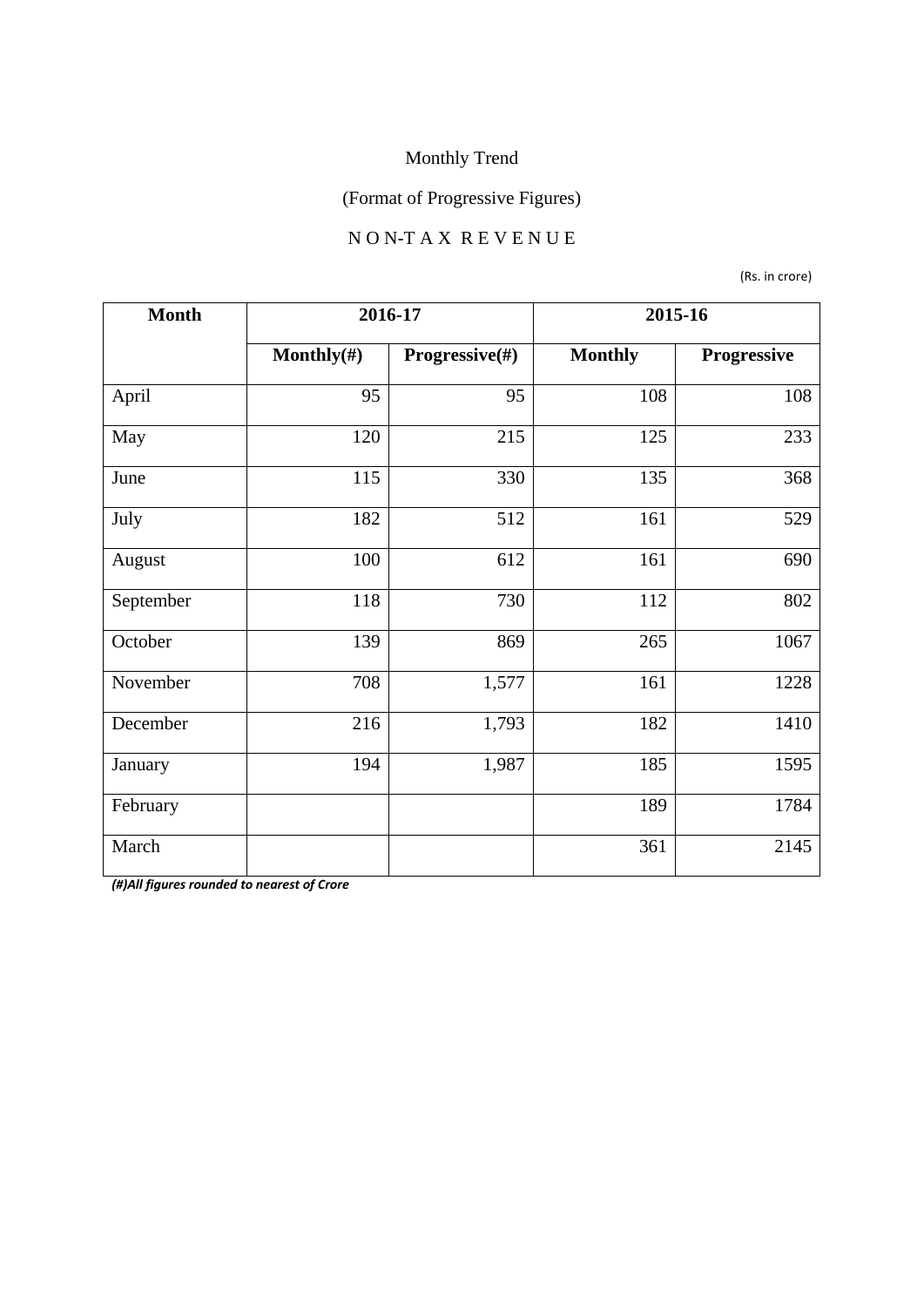## (Format of Progressive Figures)

## Revenue Receipts of

#### GRANTS-IN-AID AND CONTRIBUTIONS

(Rs. in crore)

| <b>Month</b> | 2016-17        |                | 2015-16                  |             |
|--------------|----------------|----------------|--------------------------|-------------|
|              | Monthly $(\#)$ | Progressive(#) | <b>Monthly</b>           | Progressive |
| April        |                |                |                          |             |
| May          | 2,348          | 2,348          |                          |             |
| June         | 1,985          | 4,333          | 3978                     | 3978        |
| July         | 1,258          | 5,591          | 2216                     | 6194        |
| August       | $\overline{a}$ | 5,591          | $\overline{\phantom{0}}$ | 6194        |
| September    | 3,272          | 8,863          |                          | 6194        |
| October      | 1,422          | 10,285         | 1352                     | 7546        |
| November     | 983            | 11,268         | 996                      | 8542        |
| December     | 2,389          | 13,657         | 2819                     | 11361       |
| January      | 1,575          | 15,232         |                          | 11361       |
| February     |                |                | 5246                     | 16607       |
| March        |                |                | 909                      | 17516       |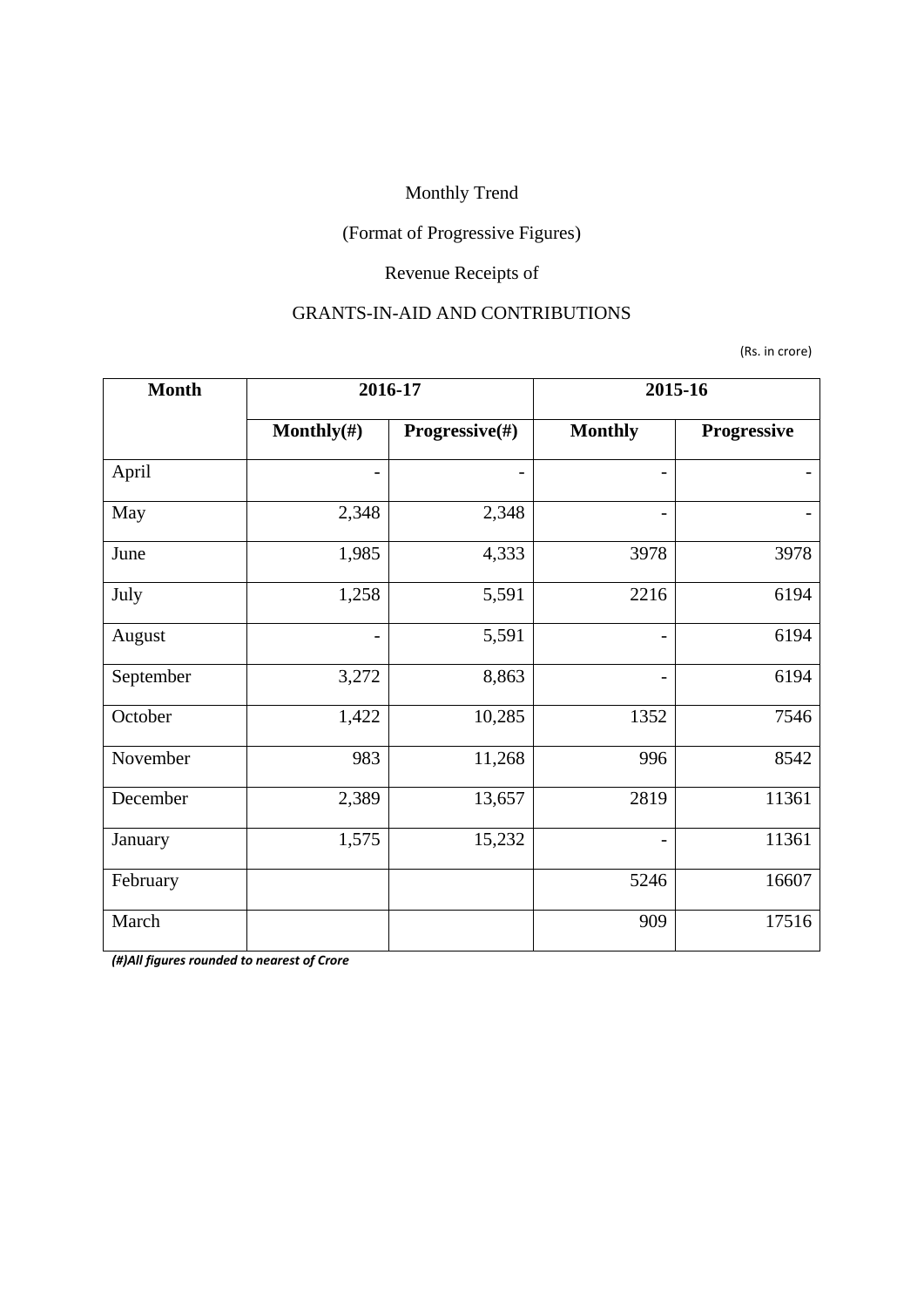# (Format of Progressive Figures)

#### RECOVERY OF LOANS AND ADVANCES

(Rs. in crore)

| <b>Month</b> | 2016-17                  |                | 2015-16                  |             |
|--------------|--------------------------|----------------|--------------------------|-------------|
|              | Monthly $(\#)$           | Progressive(#) | <b>Monthly</b>           | Progressive |
| April        | 02                       | 02             | (a)                      | (A)         |
| May          | $\overline{\phantom{a}}$ | 02             | (b)                      | (B)         |
| June         | 01                       | 03             | (c)                      | (C)         |
| July         | 13                       | 16             | (d)                      | (D)         |
| August       | $\overline{\phantom{a}}$ | 16             | (e)                      | 01          |
| September    | $\overline{\phantom{a}}$ | 16             | 01                       | 02          |
| October      | $\overline{\phantom{a}}$ | 16             | $\overline{\phantom{a}}$ | 02          |
| November     | $\overline{\phantom{a}}$ | 16             | 01                       | 03          |
| December     | $\qquad \qquad -$        | 16             | (f)                      | 03          |
| January      | 01                       | 17             | (g)                      | 03          |
| February     |                          |                | 01                       | 04          |
| March        |                          |                | $\overline{a}$           | 04          |

| $(a)$ Rs.0.11 crore only  | (A) Rs. 0.11 crore only |
|---------------------------|-------------------------|
| (b)Rs.0.07 crore only     | (B) Rs.0.18 crore only  |
| (c)Rs.0.11 crore only     | (C) Rs.0.29 crore only  |
| (d)Rs.0.10 crore only     | (D) Rs.0.39 crore only  |
| (e)Rs.0.14 crore only     |                         |
| (f) $Rs. 0.10$ crore only |                         |
| $(q)$ Rs. 0.14 crore only |                         |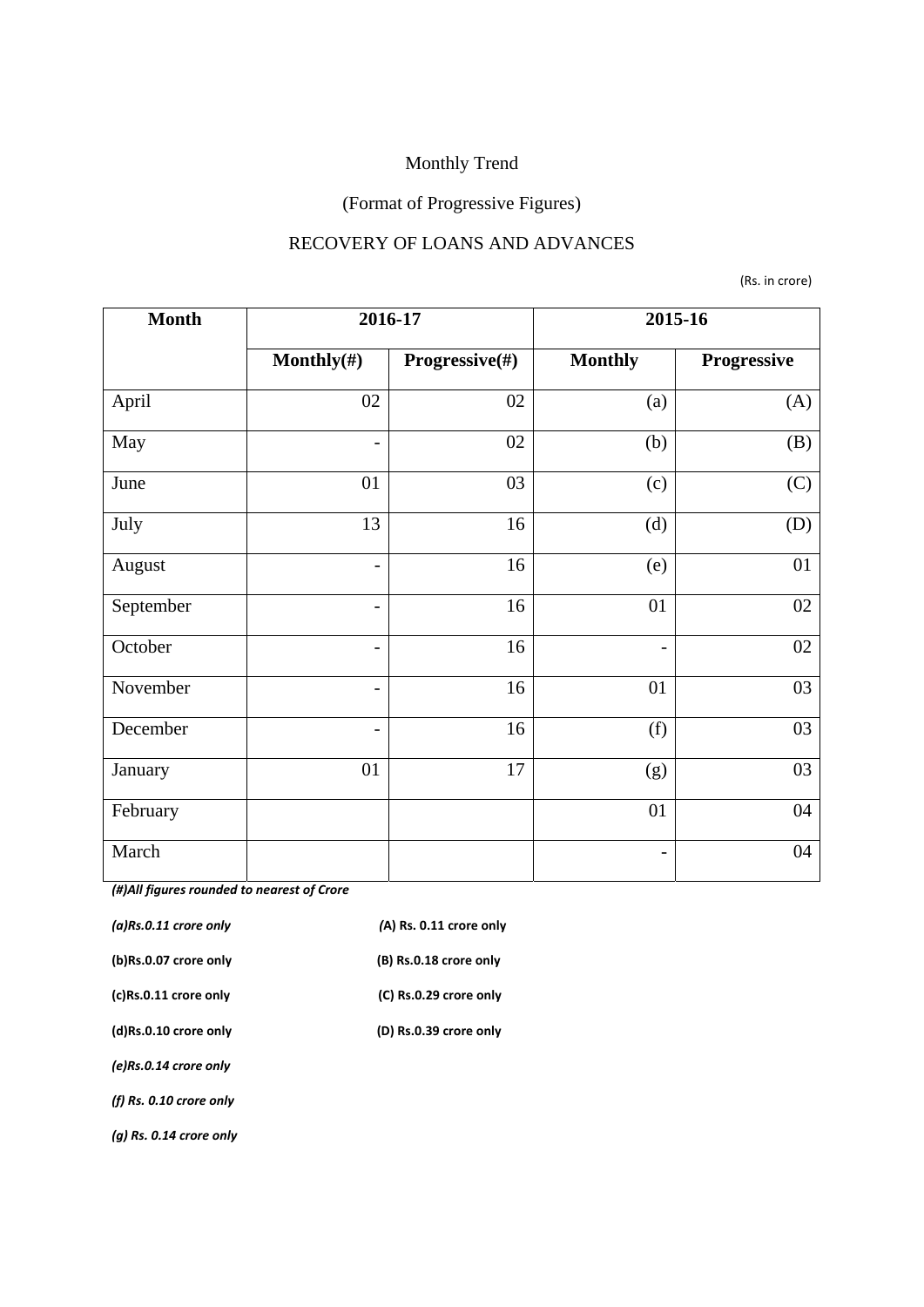## (Format of Progressive Figures)

#### BORROWINGS AND OTHER LIABILITIES

(Rs. in crore)

| <b>Month</b> | 2016-17        |                | 2015-16        |             |
|--------------|----------------|----------------|----------------|-------------|
|              | Monthly $(\#)$ | Progressive(#) | <b>Monthly</b> | Progressive |
| April        | 376            | 376            | 906            | 906         |
| May          | $(-)911$       | $(-)535$       | 1614           | 2,520       |
| June         | $(-)518$       | $(-)1,053$     | $(-)2974$      | $(-)454$    |
| July         | 389            | $(-)664$       | $(-)1332$      | $(-)1,786$  |
| August       | 1,987          | 1,323          | 2786           | 1000        |
| September    | $(-)1,524$     | $(-)201$       | 21164          | 22164       |
| October      | 913            | 712            | $(-)20100$     | 2064        |
| November     | 712            | 1,424          | 412            | 2476        |
| December     | $(-)249$       | 1,175          | $(-)694$       | 1782        |
| January      | $(-)1,048$     | 127            | 1707           | 3489        |
| February     |                |                | $(-)3244$      | 245         |
| March        |                |                | 7519           | 7764        |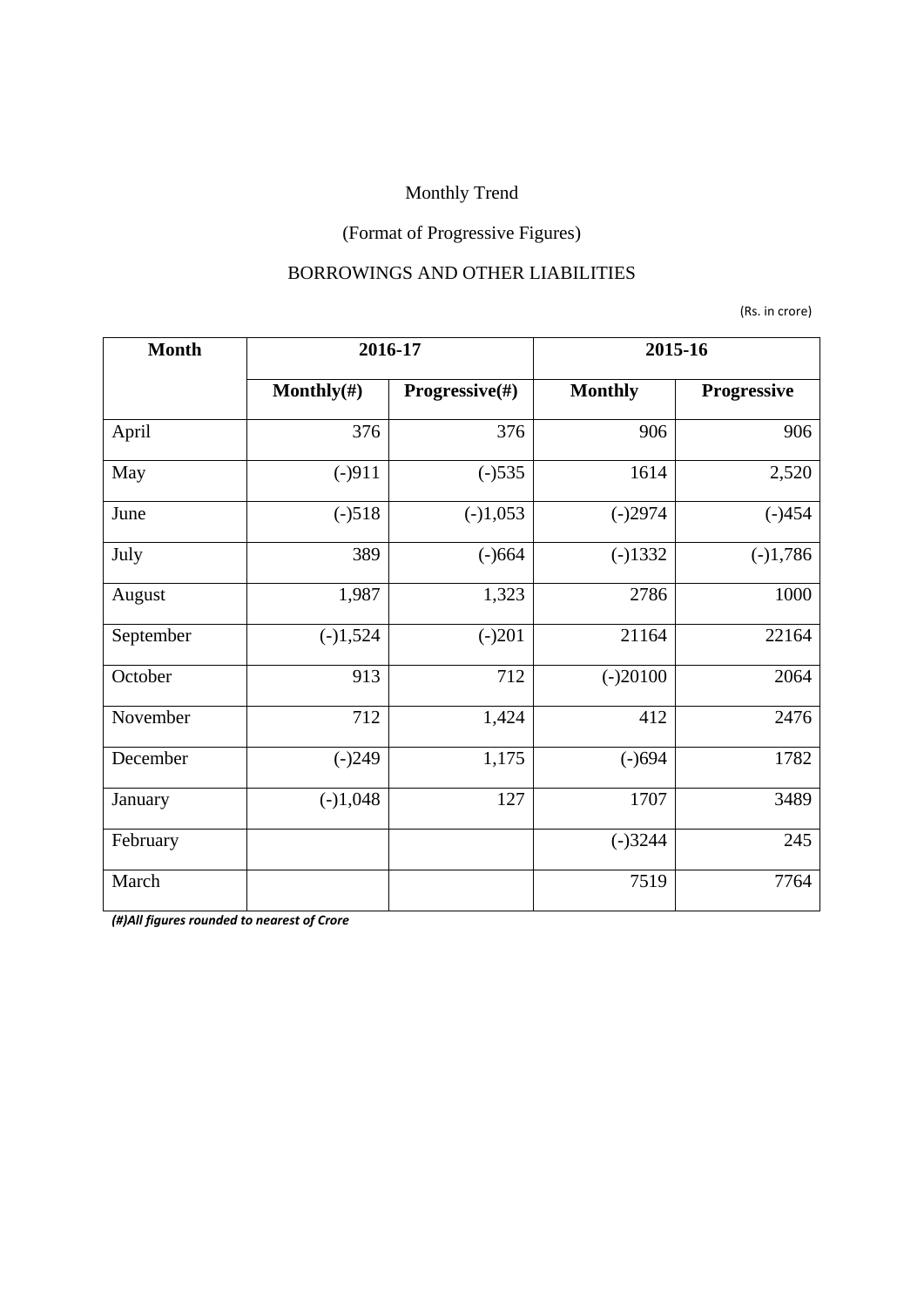## (Format of Progressive Figures)

#### NON-PLAN EXPENDITURE ON REVENUE ACCOUNT

(Rs. in crore)

| <b>Month</b> | 2016-17        |                           | 2015-16        |             |
|--------------|----------------|---------------------------|----------------|-------------|
|              | Monthly $(\#)$ | <b>Progressive</b> $(\#)$ | <b>Monthly</b> | Progressive |
| April        | 1,541          | 1,541                     | 1,902          | 1,902       |
| May          | 1,985          | 3,526                     | 2,060          | 3,962       |
| June         | 2,097          | 5,623                     | 2,572          | 6,534       |
| July         | 2,370          | 7,993                     | 2,441          | 8,975       |
| August       | 2,154          | 10,147                    | 3092           | 12067       |
| September    | 3,066          | 13,213                    | 1038           | 13105       |
| October      | 3,669          | 16,882                    | 3540           | 16645       |
| November     | 3,155          | 20,037                    | 2002           | 18647       |
| December     | 2,742          | 22,779                    | 3191           | 21838       |
| January      | 2,573          | 25,352                    | 2286           | 24124       |
| February     |                |                           | 2916           | 27040       |
| March        |                |                           | 6034           | 33074       |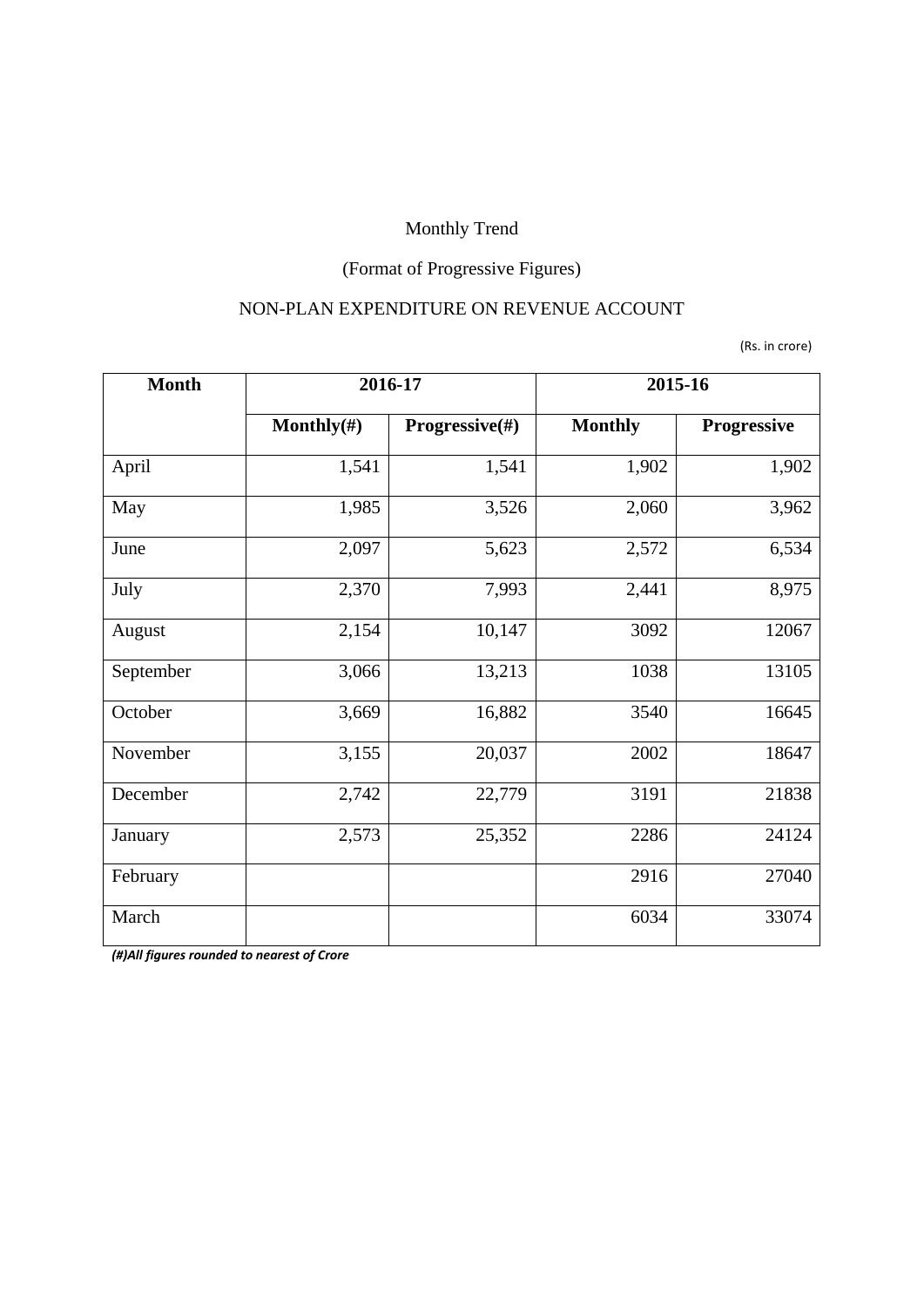### (Format of Progressive Figures)

#### NON-PLAN EXPENDITURE ON INTEREST PAYMENTS

(Rs. in crore)

| <b>Month</b> | 2016-17        |                | 2015-16                  |             |
|--------------|----------------|----------------|--------------------------|-------------|
|              | Monthly $(\#)$ | Progressive(#) | <b>Monthly</b>           | Progressive |
| April        |                |                | $\overline{\phantom{a}}$ |             |
| May          | 138            | 138            | $\overline{\phantom{a}}$ |             |
| June         | 273            | 411            | 402                      | 402         |
| July         | 98             | 509            | 295                      | 697         |
| August       | 01             | 510            | 02                       | 699         |
| September    | 642            | 1,152          | $(-)02$                  | 697         |
| October      | 387            | 1,539          | 454                      | 1151        |
| November     | 137            | 1,676          | 206                      | 1357        |
| December     | 140            | 1,816          | 307                      | 1664        |
| January      | 253            | 2,069          | 01                       | 1665        |
| February     |                |                | 641                      | 2306        |
| March        |                |                | 211                      | 2517        |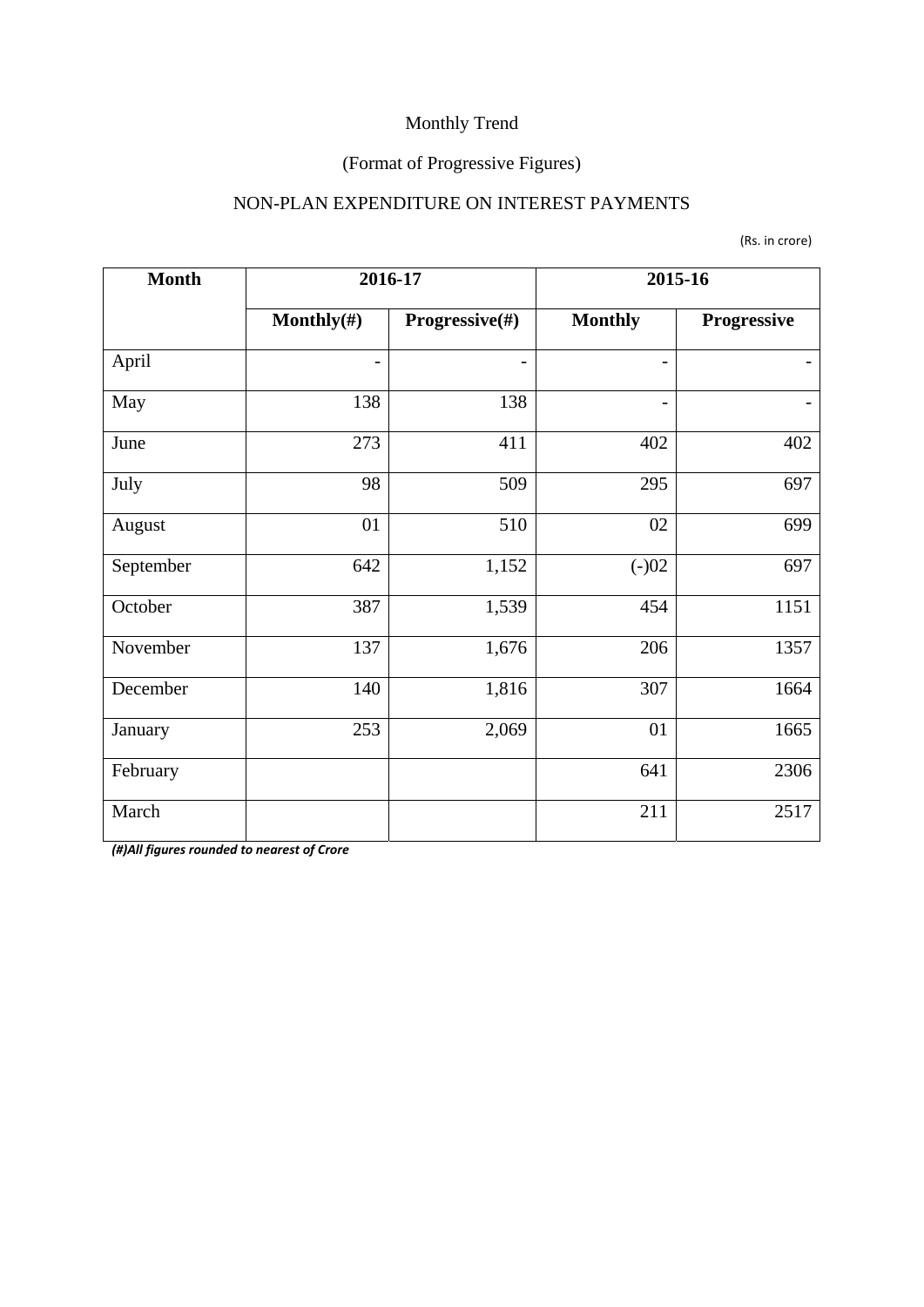### (Format of Progressive Figures)

#### NON-PLAN EXPENDITURE ON CAPITAL ACCOUNT

(Rs. in crore)

| <b>Month</b> | 2016-17        |                | 2015-16        |             |
|--------------|----------------|----------------|----------------|-------------|
|              | Monthly $(\#)$ | Progressive(#) | <b>Monthly</b> | Progressive |
| April        | 07             | 07             | 37             | 37          |
| May          | 04             | 11             | 28             | 65          |
| June         | 34             | 45             | 20             | 85          |
| July         | 49             | 94             | 24             | 109         |
| August       | 75             | 169            | 77             | 186         |
| September    | 25             | 194            | 98             | 284         |
| October      | 126            | 320            | 69             | 353         |
| November     | 34             | 354            | 98             | 451         |
| December     | 10             | 364            | 54             | 505         |
| January      | 20             | 384            | 74             | 579         |
| February     |                |                | 130            | 709         |
| March        |                |                | 730            | 1439        |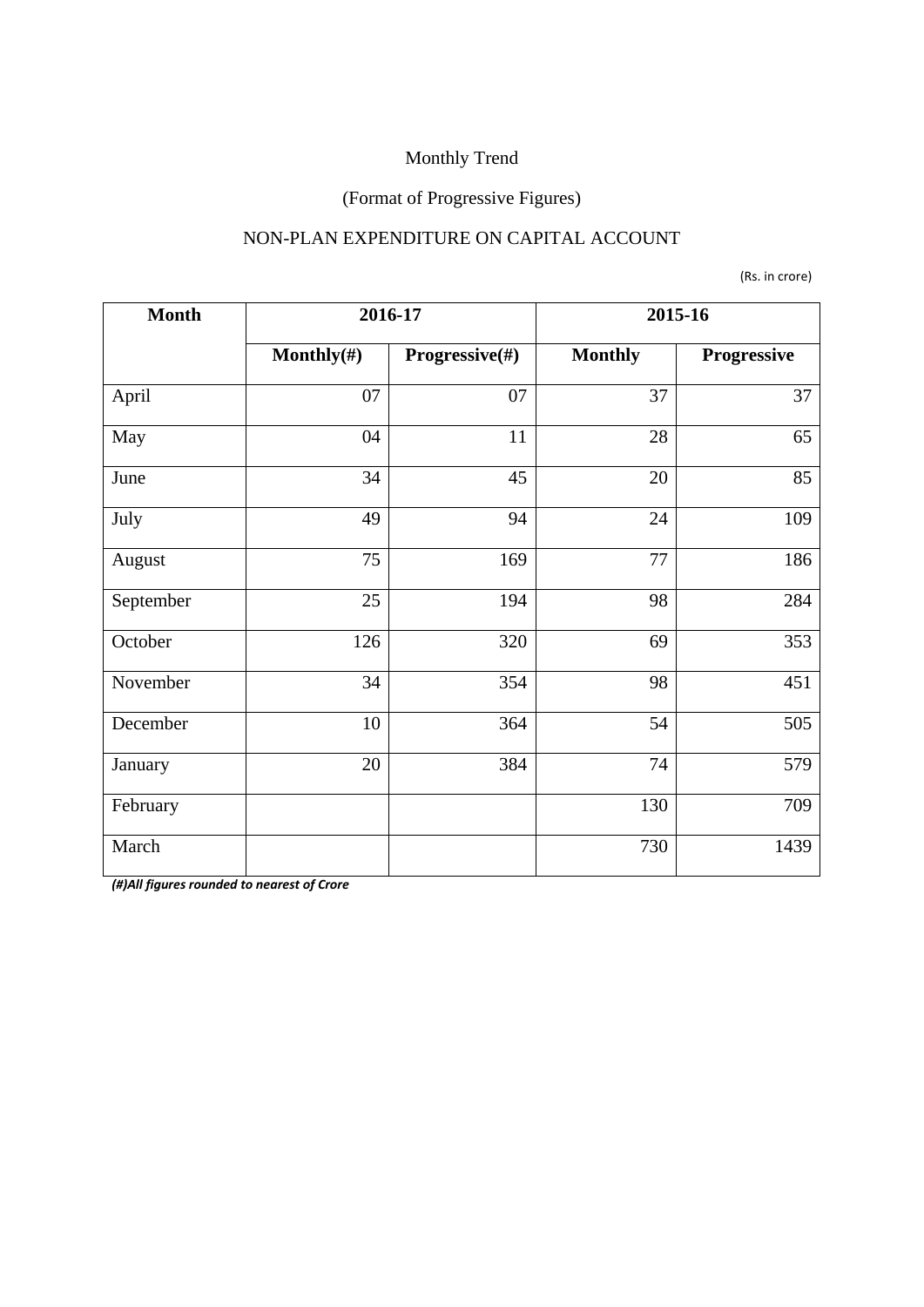## (Format of Progressive Figures)

#### PLAN EXPENDITURE ON REVENUE ACCOUNT

(Rs. in crore)

| <b>Month</b> | 2016-17        |                | 2015-16        |             |
|--------------|----------------|----------------|----------------|-------------|
|              | Monthly $(\#)$ | Progressive(#) | <b>Monthly</b> | Progressive |
| April        | 09             | 09             | 05             | 05          |
| May          | 319            | 328            | $(-)01$        | 04          |
| June         | 122            | 450            | 397            | 401         |
| July         | 273            | 723            | 36             | 437         |
| August       | 46             | 769            | 12             | 449         |
| September    | 54             | 823            | 02             | 451         |
| October      | 55             | 878            | 30             | 481         |
| November     | 118            | 996            | 18             | 499         |
| December     | 19             | 1,015          | 15             | 514         |
| January      | 40             | 1,055          | 191            | 705         |
| February     |                |                | 190            | 895         |
| March        |                |                | 311            | 1206        |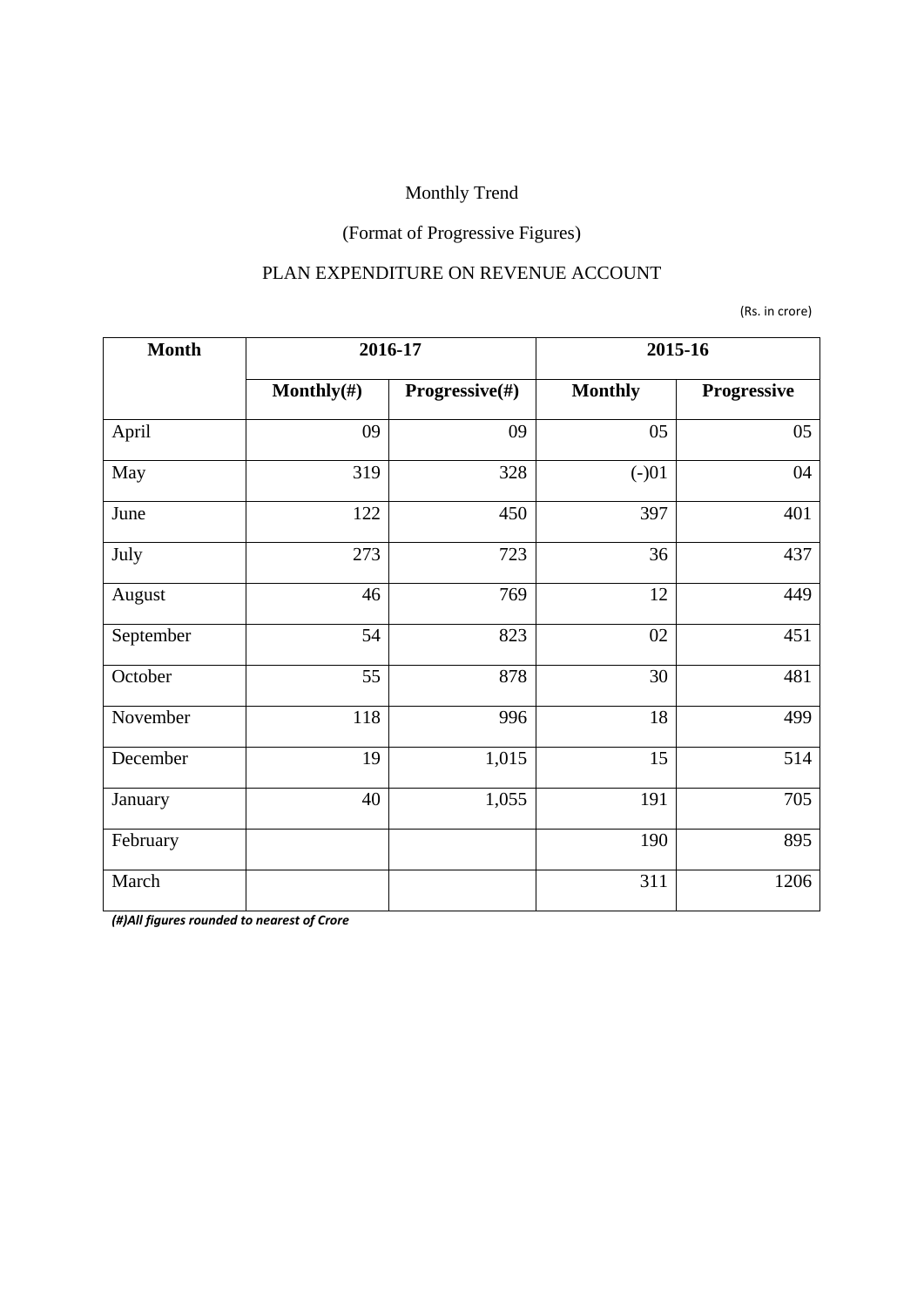### (Format of Progressive Figures)

#### PLAN EXPENDITURE ON CAPITAL ACCOUNT

(Rs. in crore)

| <b>Month</b> | 2016-17        |                | 2015-16        |             |
|--------------|----------------|----------------|----------------|-------------|
|              | Monthly $(\#)$ | Progressive(#) | <b>Monthly</b> | Progressive |
| April        | 25             | 25             | 12             | 12          |
| May          | 284            | 309            | $(-)03$        | 09          |
| June         | 336            | 645            | 173            | 182         |
| July         | 613            | 1,258          | 147            | 329         |
| August       | 194            | 1,452          | 116            | 445         |
| September    | 321            | 1,773          | 189            | 634         |
| October      | 297            | 2,070          | 408            | 1042        |
| November     | 235            | 2,305          | 417            | 1459        |
| December     | 486            | 2,791          | 564            | 2023        |
| January      | 475            | 3,266          | 403            | 2426        |
| February     |                |                | 451            | 2877        |
| March        |                |                | 2821           | 5698        |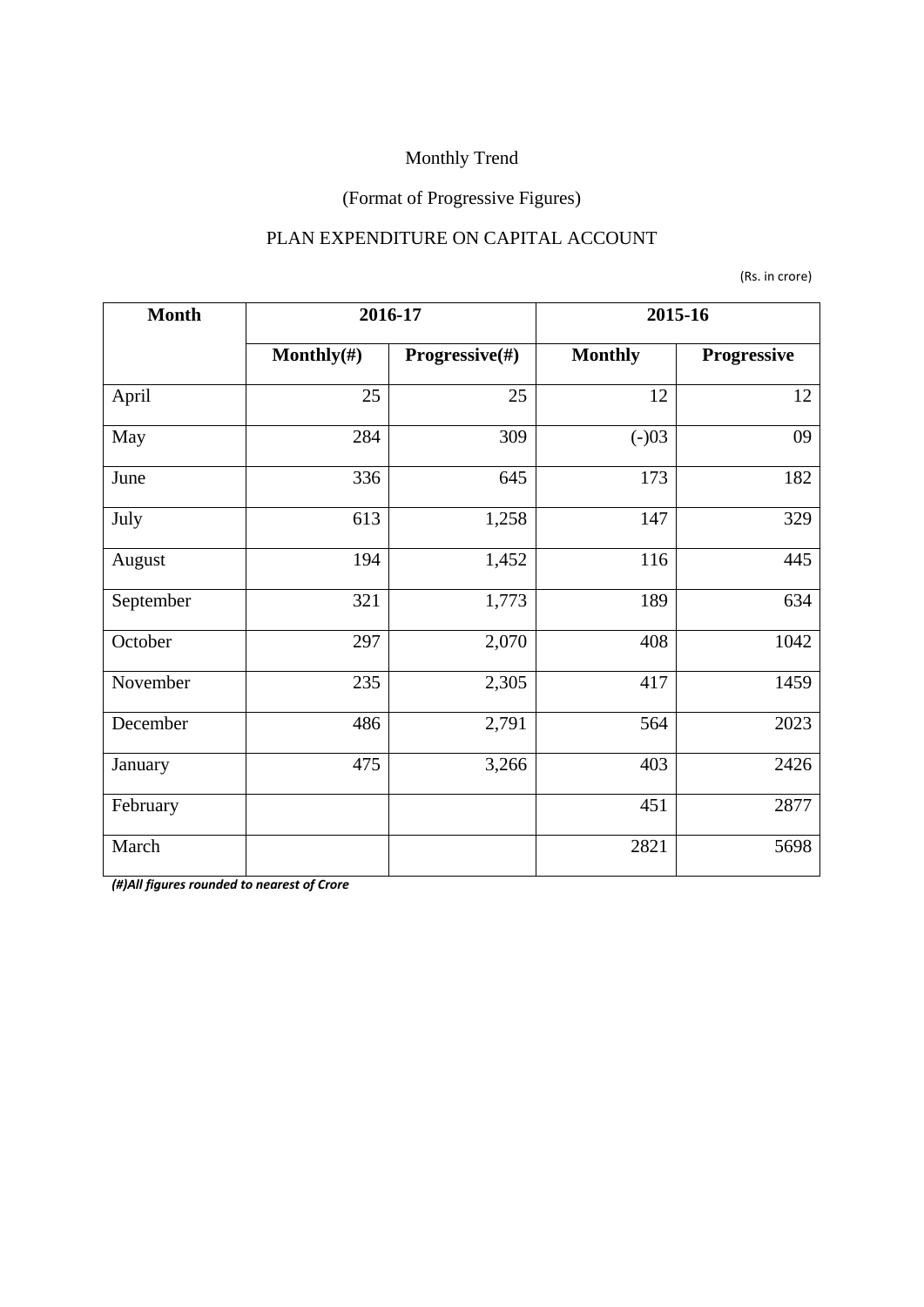### (Format of Progressive Figures)

#### TOTAL EXPENDITURE ON REVENUE ACCOUNT

| <b>Month</b>  | 2016-17        |                | 2015-16        |             |  |
|---------------|----------------|----------------|----------------|-------------|--|
|               | Monthly $(\#)$ | Progressive(#) | <b>Monthly</b> | Progressive |  |
| April         | 1,550          | 1,550          | 1,907          | 1,907       |  |
| 2,304<br>May  |                | 3,854          | 2,059          | 3,966       |  |
| June          | 2,219          | 6,073          | 2,969          | 6,935       |  |
| 2,643<br>July |                | 8,716          | 2,477          | 9,412       |  |
| August        | 2,200          | 10,916         | 3104           | 12516       |  |
| September     | 3,120          | 14,036         | 1040           | 13556       |  |
| October       | 3,724          | 17,760         | 3571           | 17127       |  |
| November      | 3,273          | 21,033         | 2019           | 19146       |  |
| December      | 2,761          | 23,794         | 3206           | 22352       |  |
| January       | 2,613          | 26,407         | 2477           | 24829       |  |
| February      |                |                | 3106           | 27935       |  |
| March         |                |                | 6345           | 34280       |  |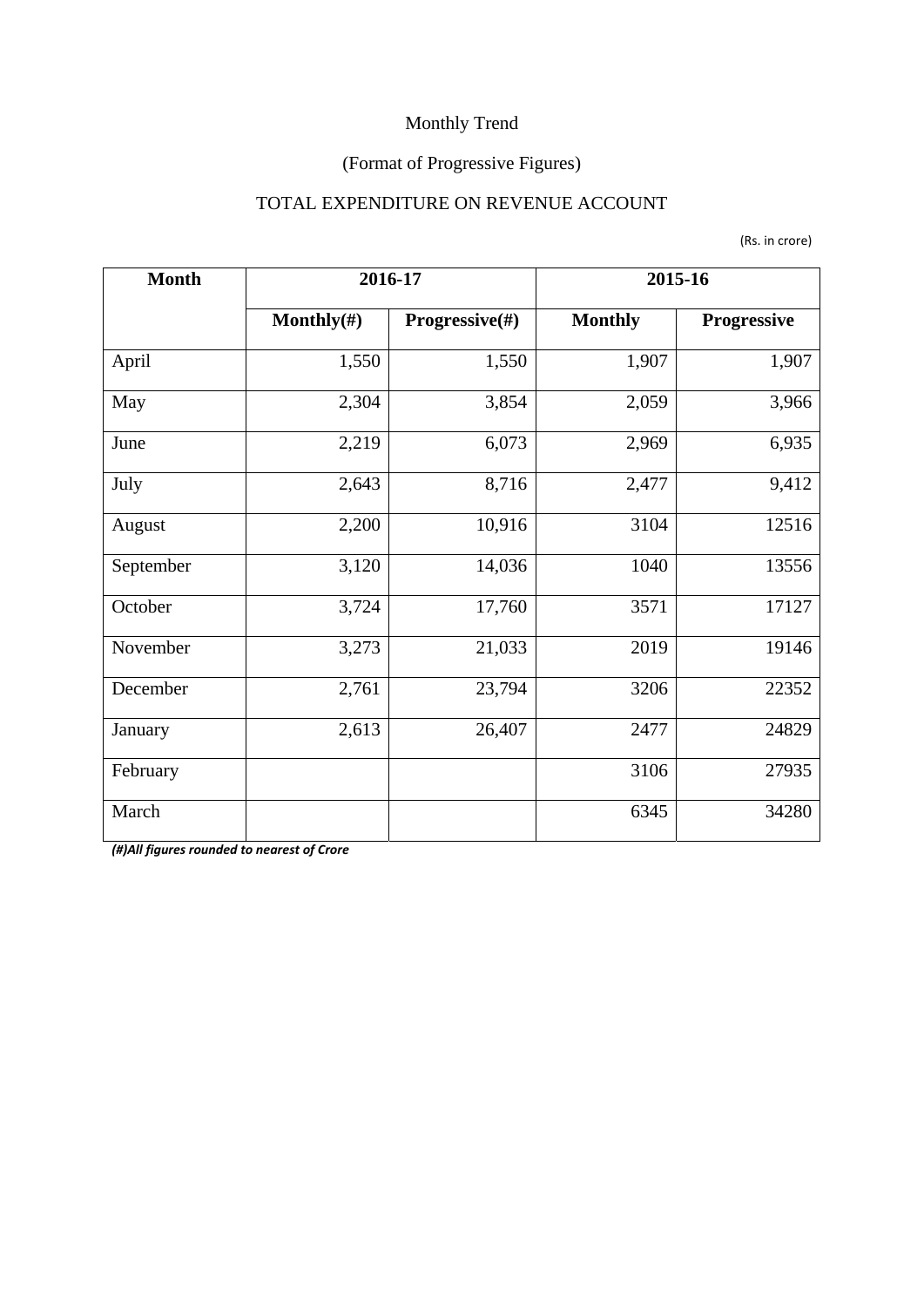### (Format of Progressive Figures)

#### TOTAL EXPENDITURE ON CAPITAL ACCOUNT

(Rs. in crore)

| <b>Month</b> | 2016-17        |                | 2015-16        |             |  |
|--------------|----------------|----------------|----------------|-------------|--|
|              | Monthly $(\#)$ | Progressive(#) | <b>Monthly</b> | Progressive |  |
| April        | 32             | 32             | 49             | 49          |  |
| May          | 288            | 320            | 25             | 74          |  |
| June         | 370            | 690            | 193            | 267         |  |
| July         | 662            | 1,352          | 171            | 438         |  |
| August       | 269            | 1,621          | 193            | 631         |  |
| September    | 346            | 1,967          | 287            | 918         |  |
| October      | 423            | 2,390          | 477            | 1395        |  |
| November     | 269            | 2,659          | 515            | 1910        |  |
| December     | 496            | 3,155          | 618            | 2528        |  |
| January      | 495            | 3,650          | 477            | 3005        |  |
| February     |                |                | 581            | 3586        |  |
| March        |                |                | 3551           | 7137        |  |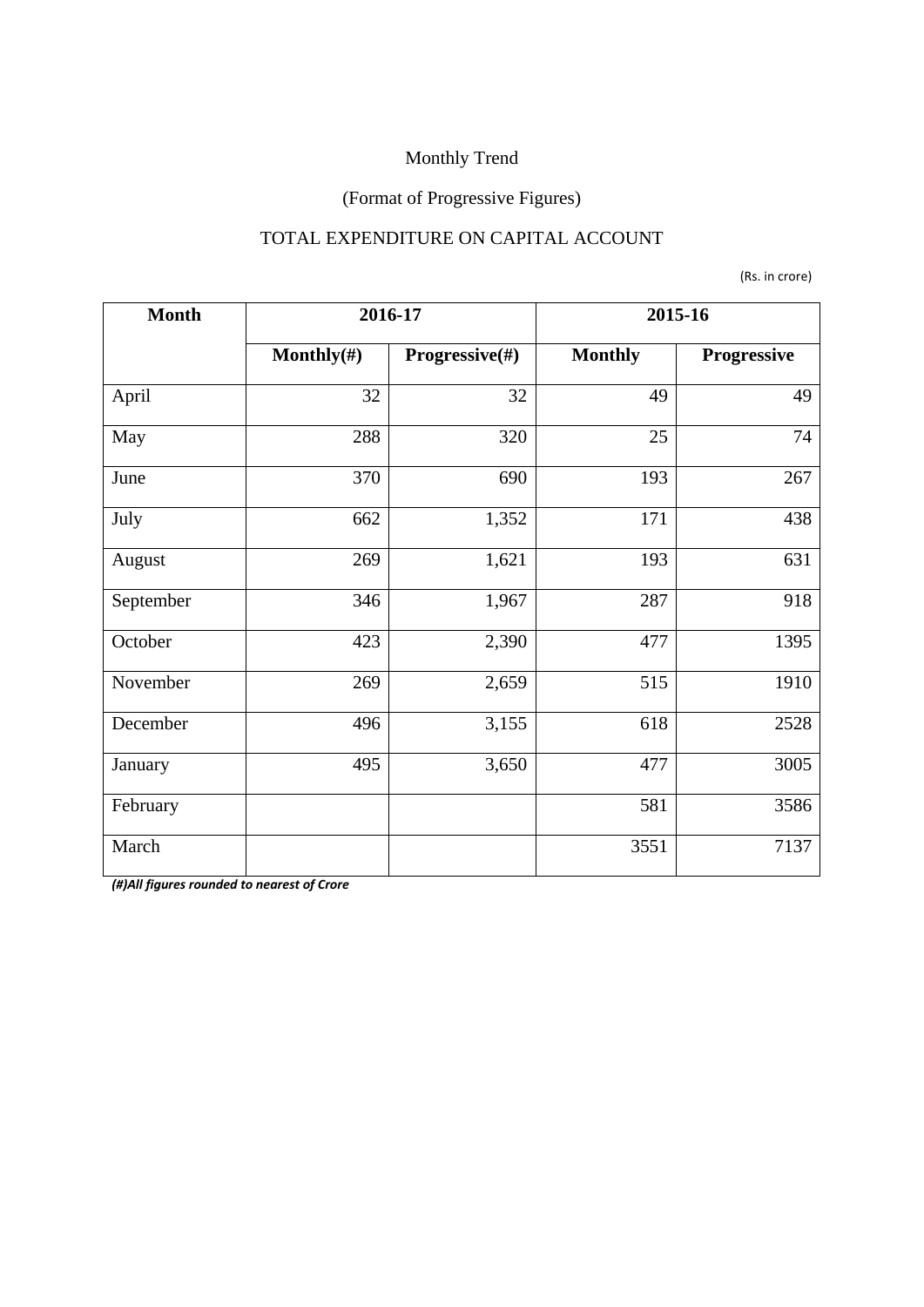### (Format of Progressive Figures)

#### LOANS AND ADVANCES DISBURSED

(Rs. in crore)

| <b>Month</b>     | 2016-17        |                | 2015-16                  |                   |  |
|------------------|----------------|----------------|--------------------------|-------------------|--|
|                  | Monthly $(\#)$ | Progressive(#) | <b>Monthly</b>           | Progressive       |  |
| April            | (a)            | (a)            | -                        |                   |  |
| May              | 01             | 01             | $\overline{\phantom{a}}$ |                   |  |
| June             | 03             | 04             | -                        | $\qquad \qquad -$ |  |
| July<br>02<br>06 |                | 04             | 04                       |                   |  |
| August           | 01             | 07             | 06                       | 10                |  |
| September        | 12             | 19             | 08                       | 18                |  |
| October          | 03             | 22             | $\qquad \qquad -$        | 18                |  |
| November         | 02             | 24             | 20                       | 38                |  |
| December         | 13             | 37             | 01                       | 39                |  |
| January          | 04             | 41             | 18                       | 57                |  |
| February         |                |                | 28                       | 85                |  |
| March            |                |                | 10                       | 95                |  |

*(#)All figures rounded to nearest of Crore* 

*(a) Rs. 0.10 crore only*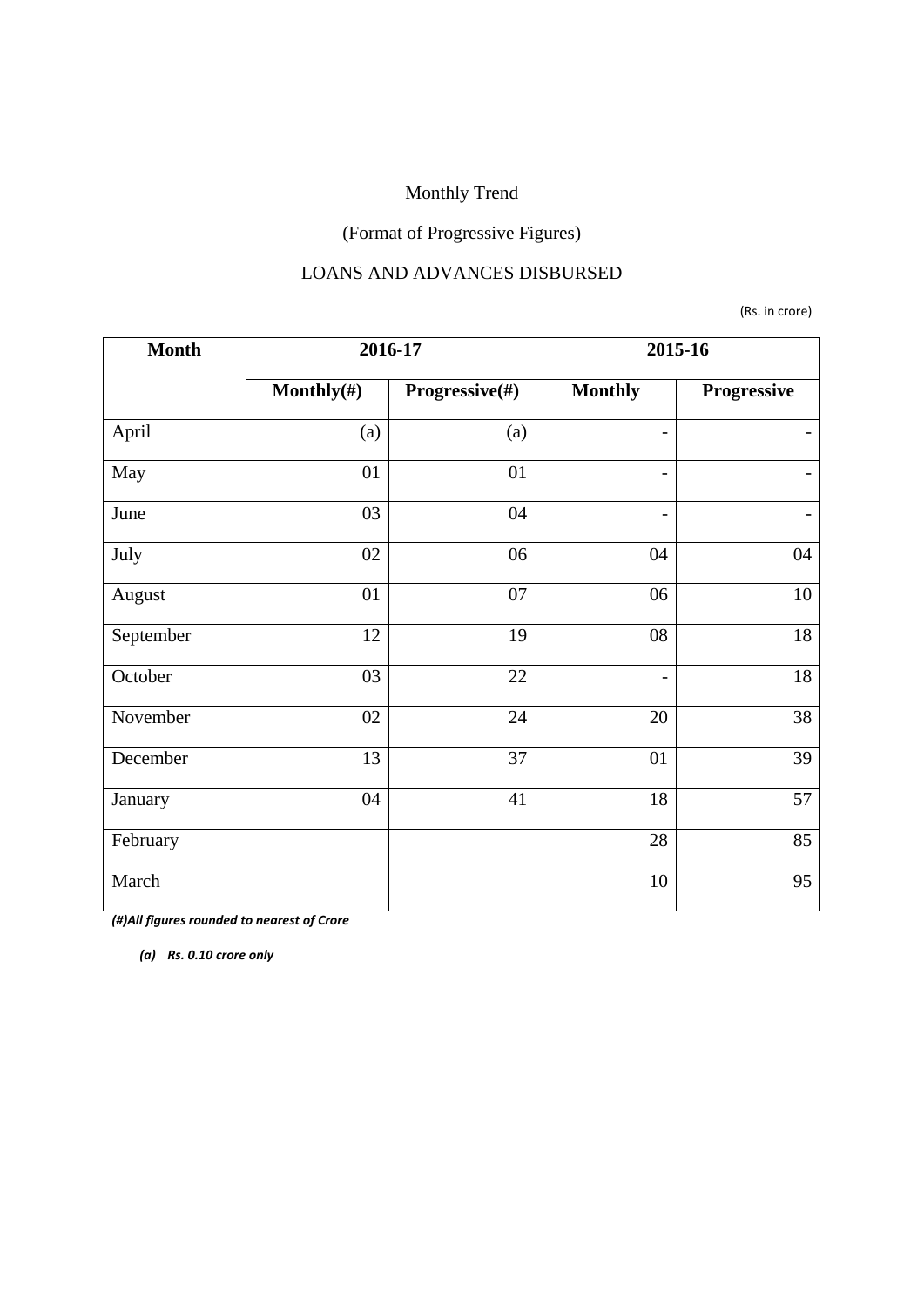### (Format of Progressive Figures)

#### REVENUE SURPLUS

(Rs. in crore)

| <b>Month</b> | 2016-17        |                | 2015-16        |             |  |
|--------------|----------------|----------------|----------------|-------------|--|
|              | Monthly $(\#)$ | Progressive(#) | <b>Monthly</b> | Progressive |  |
| April        | $(-)346$       | $(-)346$       | $(-)857$       | $(-)857$    |  |
| May          | 1,200          | $(+)854$       | $(-)1,589$     | $(-)2,446$  |  |
| June         | 890            |                | 3,167          | 721         |  |
| 262<br>July  |                | 2,006          | 1,507          | 2,228       |  |
| August       | $(-)1,717$     | 289            | $(-)2588$      | $(-)360$    |  |
| September    | 1,882          | 2,171          | $(-)870$       | $(-)1230$   |  |
| October      | $(-)487$       | 1,684          | 576            | $(-)654$    |  |
| November     | $(-)441$       | 1,243          | 123            | $(-)531$    |  |
| December     | 758            | 2,001          | 1313           | 782         |  |
| January      | 1,546          | 3,547          | $(-)1212$      | $(-)430$    |  |
| February     |                |                | 3852           | 3422        |  |
| March        |                |                | $(-)3958$      | $(-)536$    |  |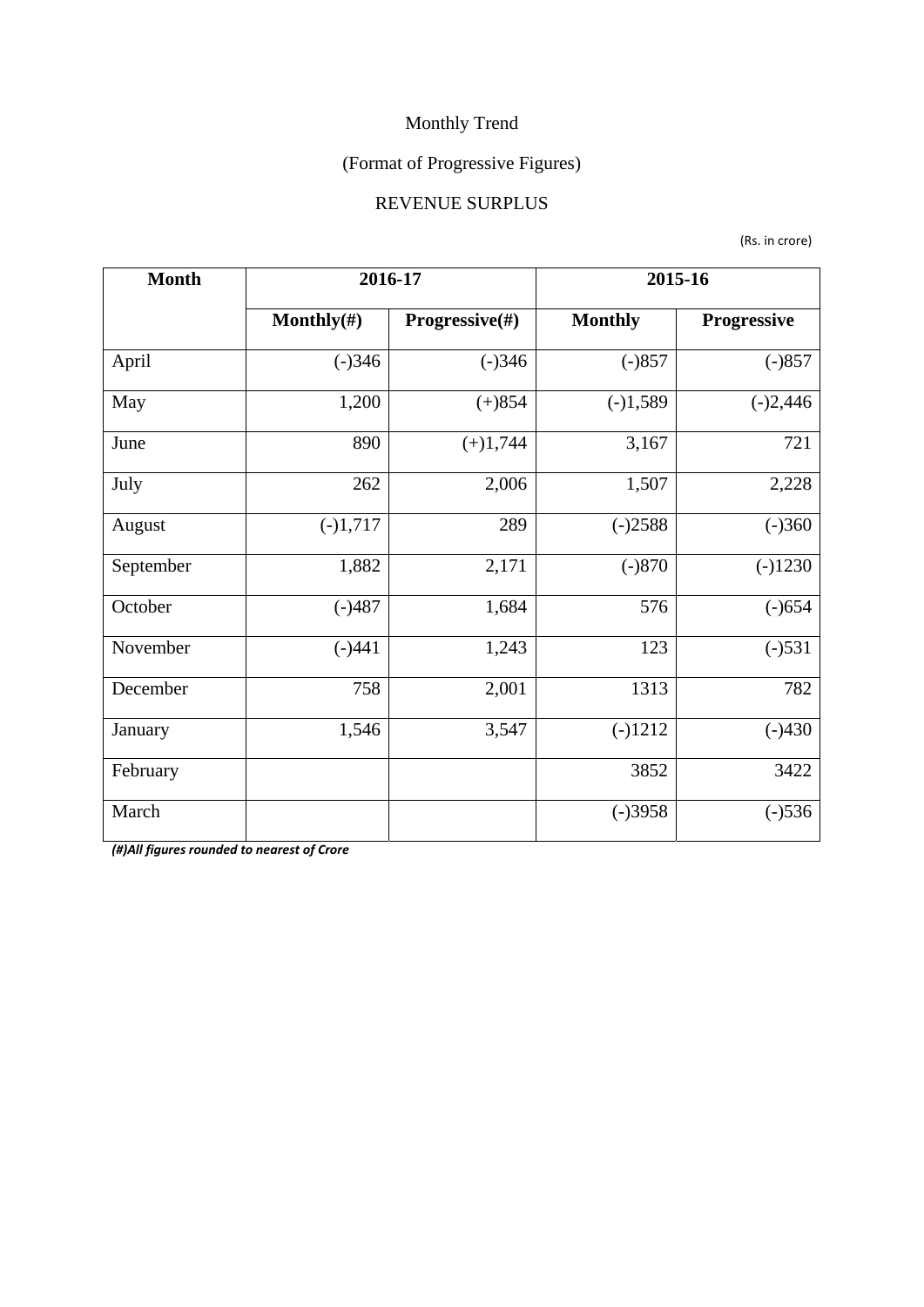## (Format of Progressive Figures)

### FISCAL DEFICIT

(Rs. in crore)

| <b>Month</b>    | 2016-17        |                           | 2015-16        |             |  |
|-----------------|----------------|---------------------------|----------------|-------------|--|
|                 | Monthly $(\#)$ | <b>Progressive</b> $(\#)$ | <b>Monthly</b> | Progressive |  |
| April           | 376            | 376                       | 906            | 906         |  |
| $(-)911$<br>May |                | $(-)535$                  | 1,614          | 2,520       |  |
| June            | $(-)518$       | $(-)1,053$                | $(-)2066$      | 454         |  |
| July            | 389            |                           | 1332           | 1786        |  |
| August          | 1,987          | 1,323                     | $(-)786$       | 1000        |  |
| September       | $(-)1,524$     | $(-)201$                  | 1164           | 2164        |  |
| October         | 913            | 712                       | $(-100)$       | 2064        |  |
| November        | 712            | 1,424                     | 412            | 2476        |  |
| December        | $(-)249$       | 1,175                     | 694            | 1782        |  |
| January         | $(-)1,048$     | 127                       | 1707           | 3489        |  |
| February        |                |                           | $(-)3244$      | 245         |  |
| March           |                |                           | 7519           | 7764        |  |